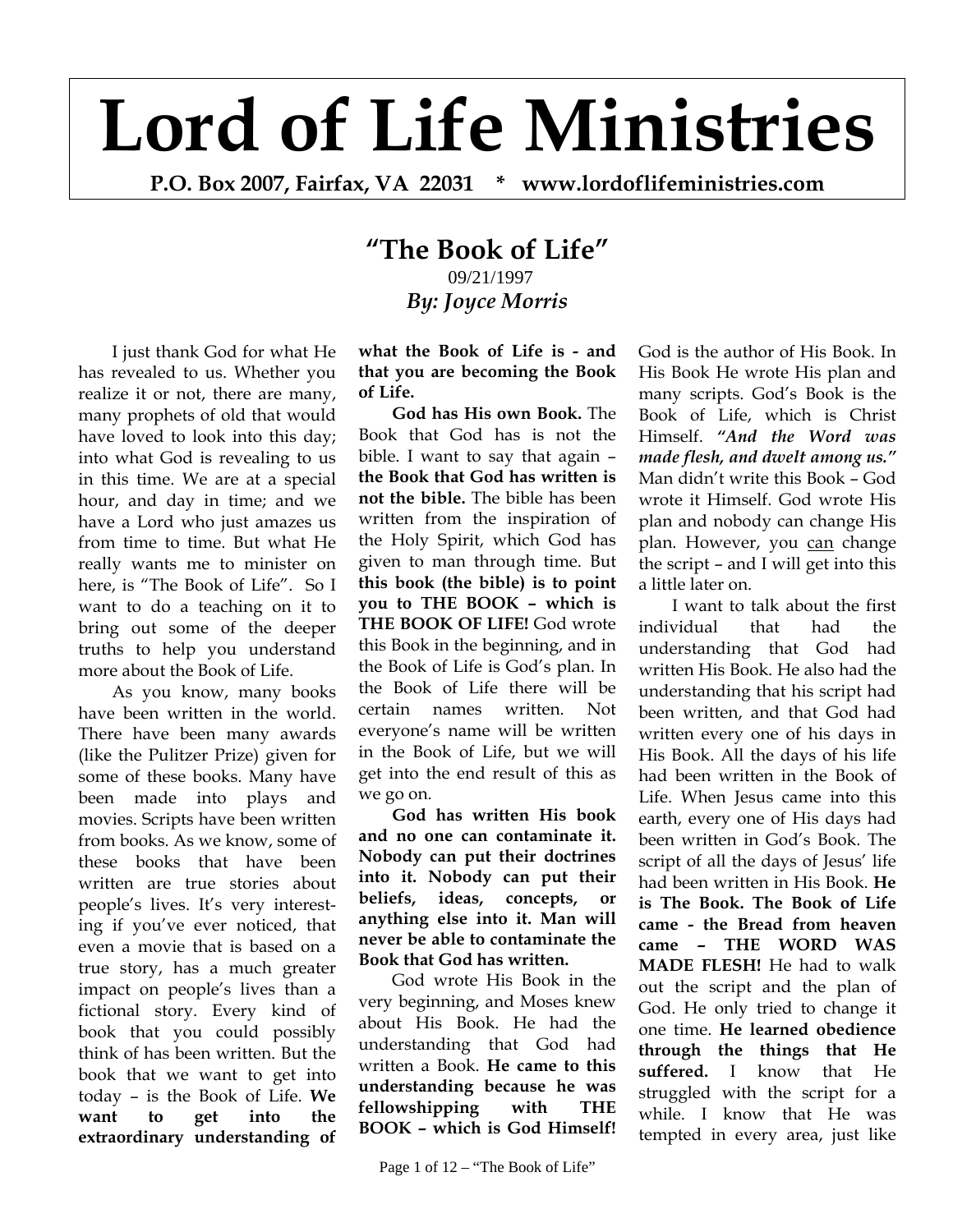you and I. But **He passed all of the tests and overcame all of the temptations because He said,** *"It is written …"* **- it is written in my Father's script - it is written in my Father's plan – I cannot do that – I cannot yield to my selfwill – I will not change the script – I will not change the plan – I must follow the plan of God, because I came to do the will of my Father.** 

The interesting part of this is that He was destined - and no one could change His destiny. Nobody could change His script. The only individual that could have changed it is Jesus Himself. But He yielded to what God wanted Him to do. No one could change His destiny – and no one can change your destiny except you.

So here He is – The Book. Each day of His life was unfolding. Every thing that God had written in the very beginning was unfolding. His days were unfolding. His experiences were unfolding. Each day and each experience took Him from one place to another – all the way to the cross. He followed the script; He looked at it; He understood it; and He began to yield to the Father and to walk out that script. He began to walk out the plan of God.

The only time that Jesus had a hard time with God's script, was in the Garden of Gethsemane when He saw what He had to go through on the cross. And that is when He spent time in prayer crying out to God, *"Saying, Father, if thou be willing, remove this cup from me: nevertheless not my will, but thine, be done."* Again He yielded to God; seeing what He was going to go through.

In Hebrews 12:2, it says, *"… who for the joy that was set before him endured the cross."* He endured the cross because of the joy that was set before Him – because He had the understanding that as He fulfilled the script and walked out God's plan each day of His life – He wasn't going to be just one Book – He would go on to become many Books! When they killed Him, they thought that they were getting rid of The Book. But they couldn't get rid of the script that God had written. No man can stop it. Jesus could have stopped it in the Garden of Gethsemane, but He yielded to the Father, and said, *"not my will, but thine, be done."* Again, He did not yield to His self-will, but He yielded to the will of God, to bring a fulfillment to the plan of God and the script that had been written for Him. No one could change Jesus' destiny except Jesus. But He didn't change it - He fulfilled it by walking it out.

But even after all this, His life still wasn't over. The Book wasn't finished yet. He wasn't the man Jesus anymore, but if you can understand: here He is – the Book of Life walking in the earth. Everybody was reading the Book of Life. They were looking at the Book of Life everyday, and they saw what was in it. What they saw was God. This upset and angered many people. They hated The Book, because it was against their book. It was against their lives and what they believed in. It was against their governments, their religions, and every thing that they stood for –

because they loved death more than they loved life!

Jesus said in John 3:19, *"And this is the condemnation, that light is come into the world, and men loved darkness rather than light, because their deeds were evil."* In Matthew 4:16 it says that, *"The people which sat in the darkness saw a great light."* They saw The Book coming and it had light and life in it. The very life of God was walking and moving in Christ! And God was enjoying every bit of it. He said, **"I finally have an individual that is yielding to my will, my plan and my script. He is looking at my script each day. He is waiting upon the Holy Spirit to direct His path, so that He can walk out what I wrote from before the foundation of the earth."**

When Jesus looked within in the Garden of Gethsemane, He saw that God had written before the foundation of the earth that the Lamb would be slain. It had already been written - but until that time Jesus didn't have the full picture or understanding of what was going to happen on the cross. He had known it, He understood it, and He saw it take place – before the foundation of the earth because the Father had showed it to Him. But the man Jesus had lost the full understanding of this event when He came into His body.

In the Garden of Gethsemane He came into the full realization of what was going to happen to Him on the cross. He saw what He would suffer; the hate and rejection that would come against Him – but He did not want to miss the script and what God had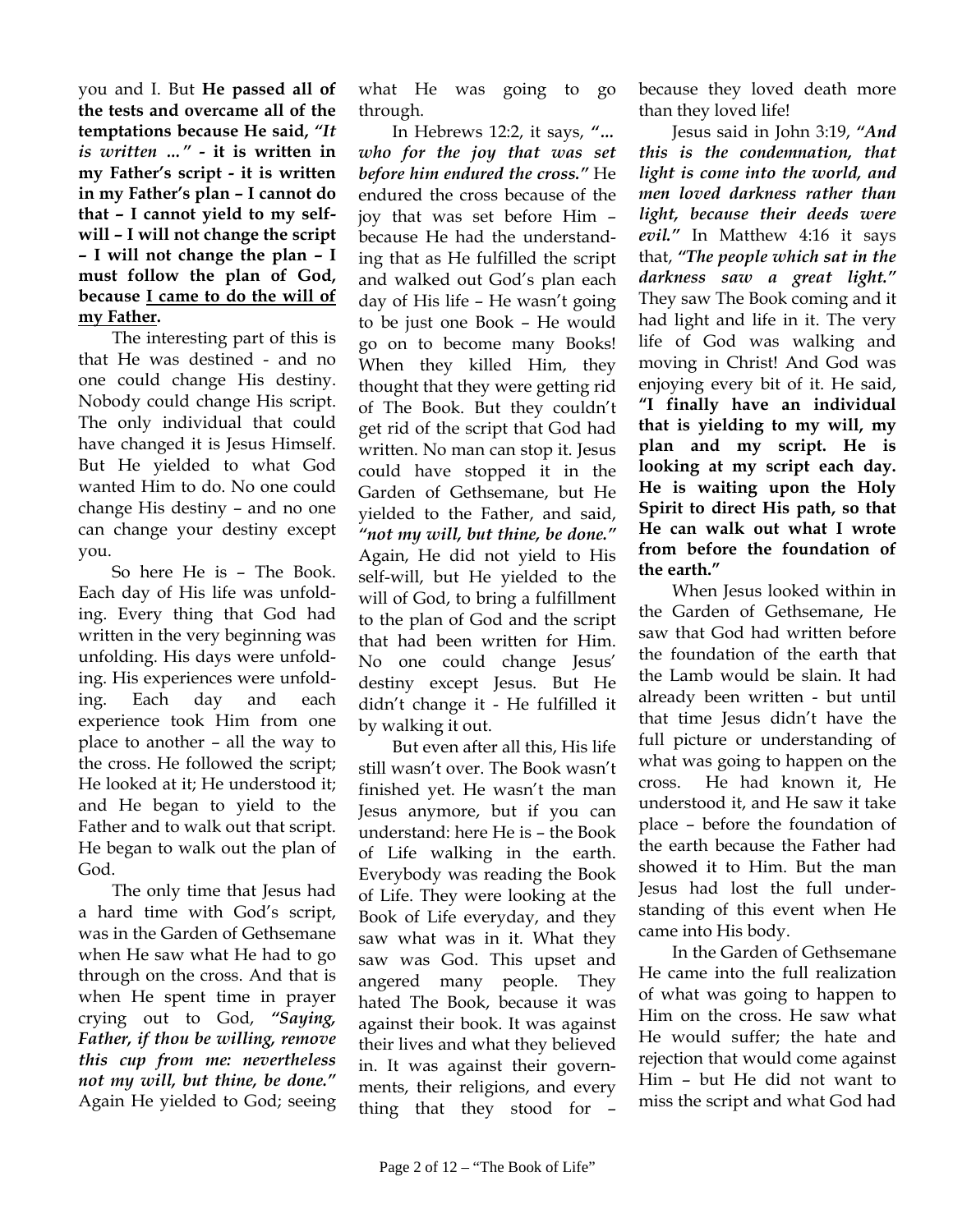written - He had to walk it out and fulfill this part.

God showed Him in the Garden of Gethsemane that He was not going to die, but that He was coming into a higher place (realm or state of being). He showed Him that He was going to bring the entire creation back into THE BOOK! This is the reason why He knew He had to fulfill the script. He also knew that it wasn't the end of THE BOOK. He knew that His life would continue throughout eternity in the hearts and lives of many people.

They thought that they had gotten rid of Him. But He came back on the day of Pentecost, and the Book of Life began to enter into many men - a many membered corporate body - THE BOOK OF LIFE in men. God gave men scriptures to point people to the Book of Life – and the Book of Life, is Jesus Himself! He is the first man to fully walk out the divine plan of God.

In Revelations chapter 5, if you remember there was an angel that had a Book. The Book had seven seals, and no man could open this book. It says, *"And I saw in the right hand of him that sat on the throne a book written within and on the backside, sealed with seven seals. And I saw a strong angel proclaiming with a loud voice, Who is worthy to open the book and to loose the seven seals thereof? And no man in heaven, nor in earth, neither under the earth, was able to open the book, neither to look thereon."* But I want to tell you, there was one that could open it and it said that He was the Lamb that was slain! The Book and the seven seals, are the Sons of God

that God had written before the foundation of the earth. The seven seals are the perfection and completeness we are to come into, in God. God wrote this script; and He wrote your script in the very beginning.

**Jesus was the only one worthy** to open up The Book and the seven seals, **because He had walked out and fulfilled all that God had written.** After He opened the seven seals, why do you think that it talks about those that have been redeemed by the blood of the Lamb; and that He has made them kings and priests to rule in the earth? Because He is talking about the **"Overcomers." The "Overcomers" are the Sons of God!** He is talking about the individuals that will overcome, and be perfected in every area of their life. This is why it is called the "Seven Seals" – 'seven' means, completeness and perfection.

So in the Book that Jesus opened up, were the scripts that God had written for God's Sons. **He wrote it in the very beginning**. I hope you can hear what I am saying. **He wrote all the days of your life, in The Book of Life, in the very beginning** – **before the foundation of the earth**. He wrote everything that you would experience in your life, to bring you to the point where you are **in Christ now!** And all of these experiences that God wrote for you to walk out, were to work The Book of Life into you **– so that you would become The Book of Life.**

This is the reason why Jesus said in John chapter 6:54,56, *"Whoso eateth my flesh, and drinketh my blood, hath eternal*  *life; and I will raise him up at that last day… He that eateth my flesh, and drinketh my blood, dwelleth in me, and I in him."* He knew that *"to eat of His flesh"***, means, to eat of The Book of Life**; and that **The Book of Life is within - where man can't contaminate it; he can't touch it – and it is God Himself. He has written it! Every time you go within and seek God for His divine counsel; instruction; and understanding - you are reading and coming into the understanding of what He had already written before the foundation of the earth. He is enlightening it to you so that you can walk it out!** 

**This is the reason why He keeps telling us to go within. As you go within and tap into the Book of Life (the Word and the Spirit), the Book of Life (the Holy Spirit) will take you into the bible and use it to confirm what you just found in the Book of Life.** 

So Revelations chapter 5 tells us that Christ was the only one that could open the Book of Life because He had walked it out. He walked out God's script and God's plan. Even in the natural, when an individual writes a play, he spends a long time thinking it through. I don't know how long God spent thinking about His plan. I have no idea what it entailed, His plan is so awesome!

Not everyone's name is written in the Book of Life – but in the end everyone will come into the Book of Life. It says that **everything came out of God, is going through God, and will go back into God** (Colossians 1:16- 20, Romans 11:36). In the natural, there are a lot of people that like to try and change their script.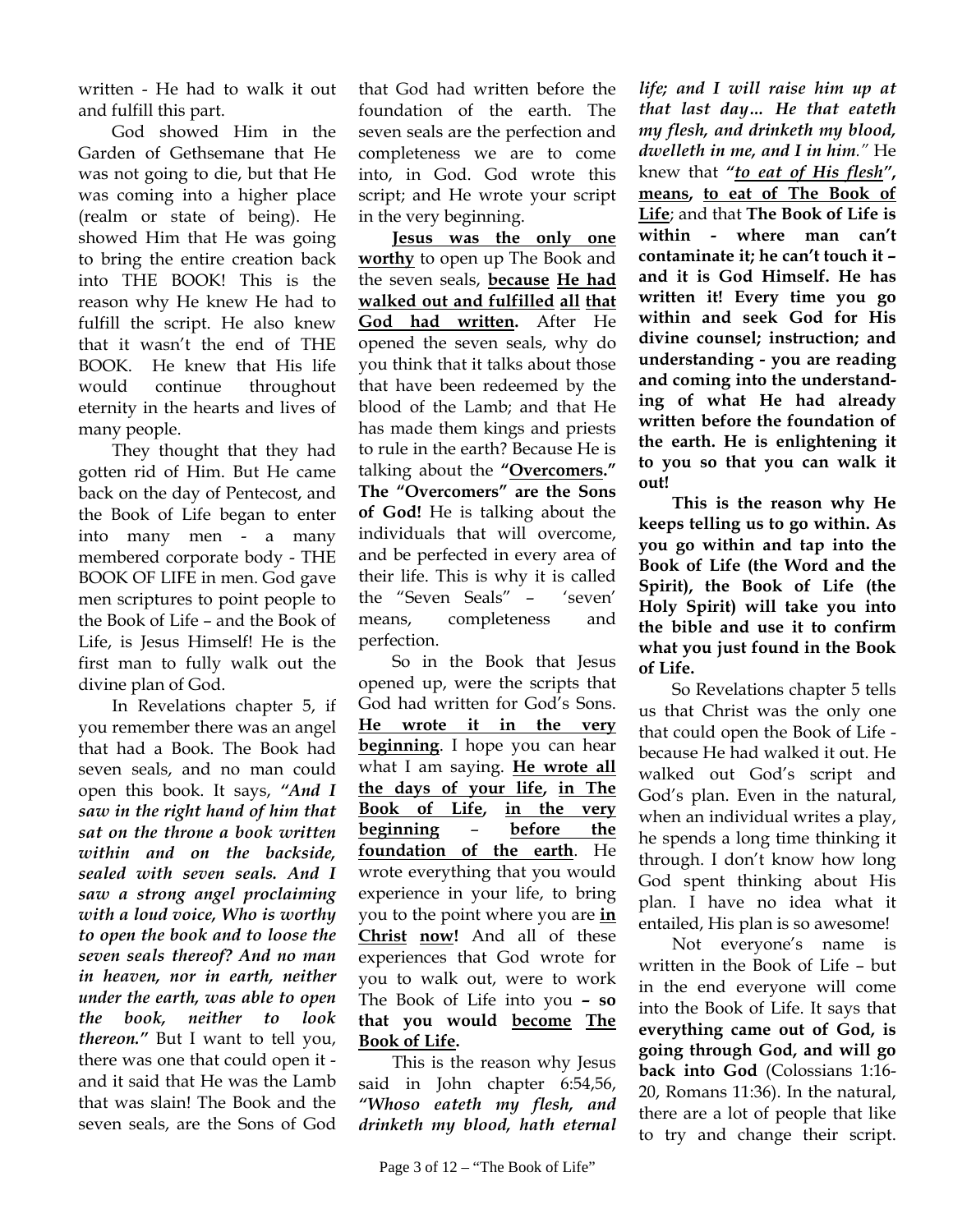They think that their ideas are better than God's script for them. This is also what some of God's Sons have done. They have changed the script somewhat, because they still want to hang on to some of their self-will.

I want to share something with you that God spoke to me a long time ago. He said, "Joyce, **I am the author and finisher of your faith. I am the author of your book – I wrote it. I wrote your book, and in the book I wrote all of your days and all of your experiences. I am the author and the finisher of your faith."** He said, that, **"When you do not want to yield to The Book, and you try to change the script by doing your own thing – you will have no joy. You will have no peace; you will be confused; you will be tormented in your mind – because you chose to walk out of the script and do your own thing."** But He said, **"I will correct you. And until you choose to yield to The Book again, you may go through some hard things."** 

Do you understand what I am saying? God has a plan for every one of you, and His plan is perfect. **There are no flaws in God's plan. All of your days have been written in His Book. It was planned before the foundation of the earth**. As you walk in His plan and read His script – you will always know when you are in His will, because you will feel that oneness between you and Him. When you have His peace in your mind, you are walking out the script. In His plan are so many experiences for you to have in Christ - both joyful and sad – but all of these experiences are working the Book of Life into you.

He began to show me, that if I fall because of disobedience and not wanting to yield to His plan and script - He would have to deal with me and spank me. If I am really His Son then He will chasten me. But if I'm not His Son, then I am a bastard – and if I'm a bastard, then He won't do anything. Do you understand this? If the Lord spanks (chastens) you – it is a good thing.

When you get back in the script, there is a flow that takes place between you and the Lord. When you are yielded to Him, you don't have to think about what you are going to do today - God's thoughts flow into your mind and you just go with the flow. When you are yielded to Him and go with the flow, you automatically walk out the script that He wrote for you.

When other thoughts come into your mind that are not from the God, there will be a little check and uneasiness (to correct you) in your mind. If you choose to do it anyway and yield to those thoughts - you walk right outside the Book of Life. There is no peace. There is no rest. There is no joy or love. There is no life! And if there is no life in it, then you know you are not walking in God's script. The Book of Life is only life – and His life swallows up the death! You need to let go of all the lifeless garbage that pulls on you, and eat from the Book of Life.

When you start walking in God's script and plan – the life within will swallow up the death. It will swallow up any darkness. It will swallow up everything in you that is not like God. God will swallow you up in Him – in the Book of Life. You need to

understand that **you are here to be the fulfillment of God's plan.** You are not here for your own purpose - you are here, and are called for His purpose. God's purpose is for His plan to be fulfilled in this day, and in this hour!

God knew that we couldn't do it ourselves. This is the reason we have the water baptism and the baptism of fire. God is burying and consuming the beast. It's either fire now or fire later.

The Lord began to show me, that those who are not written in the Book of Life, are those that worship the beast. What is the beast? The beast is their self-will. These are individuals who refuse to yield to the will of the Lord. So God said that He is going to cast them into the Lake of Fire.

The Lake of Fire is for the fearful and the unbelieving. The Lake of Fire is a place of purification, and they will have to be purified before they can come into the Book of Life. You see nothing can come into the Book of Life that will contaminate it.

Do you know that Moses' name was written in the Book of Life? **Moses knew about The Book.** And it upset him to no end, that Israel disobeyed God and built the golden calf. It upset him that they began to worship things, and that all those people were destroyed. He wept before the Lord. And in Exodus 32:30-33, *"…Moses said unto the people, Ye have sinned a great sin: and now I will go up unto the Lord; peradventure I shall make an atonement for your sin. And Moses returned unto the Lord, and said, Oh, this people have sinned a great sin, and have made*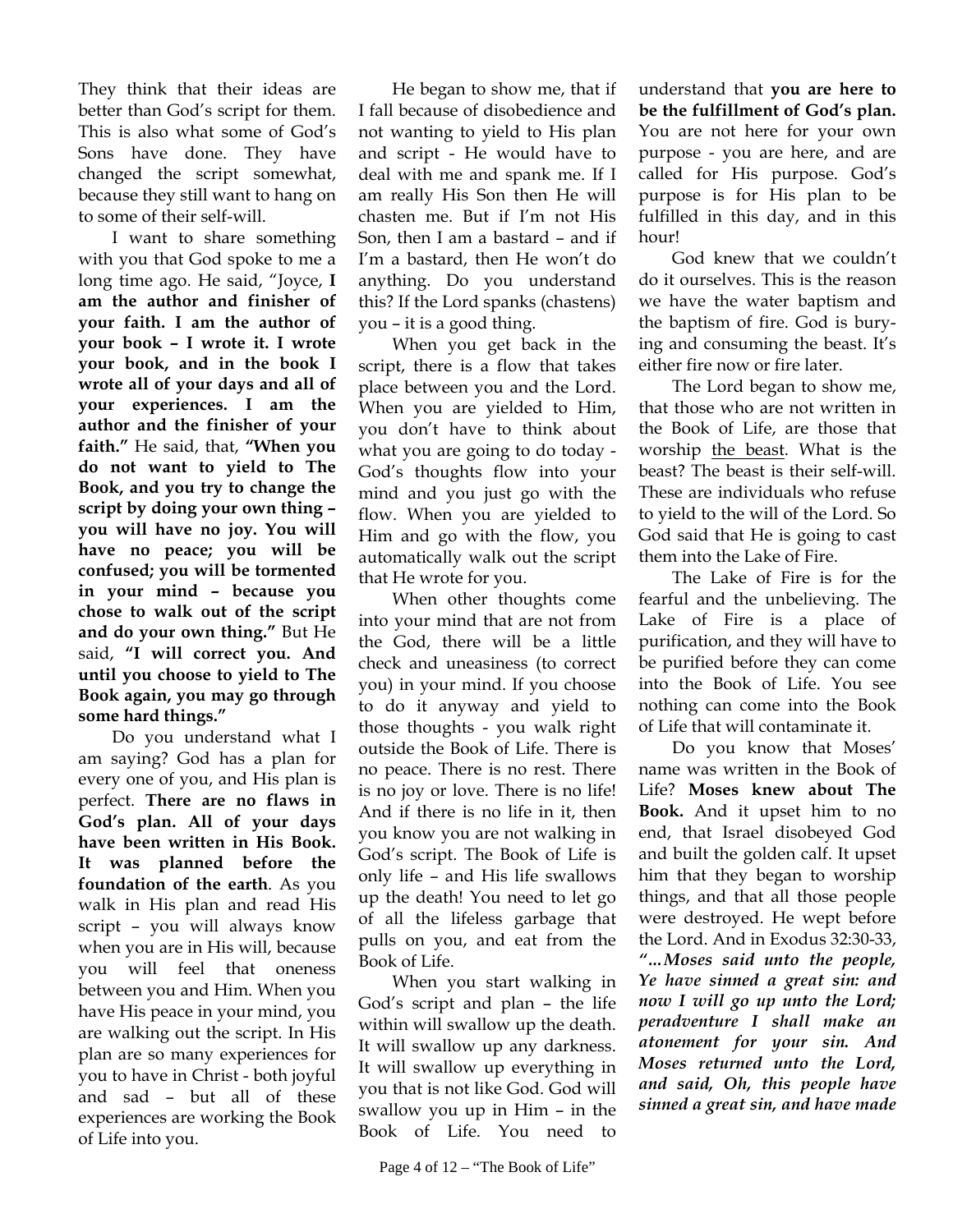## *them gods of gold. Yet now, if thou wilt forgive their*

*sin--; and if not, blot me, I pray thee, out of thy book which thou hast written. And the Lord said unto Moses, Whosoever hath sinned against me, him will I blot out of my book."* He thought that if God would blot his name out of the Book of Life, that it would make an atonement for these people. So God told him, the only ones that He would blot their names out of the Book of Life, are those who sin against Him.

Now we know that God gave Moses a book; and that the book that Moses had was the law. We also know that the law (the law of sin and death) could not go into the Book of Life. God changed His plan a little bit, but wrote this change in His plan - in the beginning. He wrote out everything that He planned. It was in God's plan to give the law to Moses, and for the law to be given to the people. He did this to show man that he couldn't keep the law. He did this to bring in something better. He did this **knowing that He would bring in something better**. It was in His plan to change what He had done.

In Colossians 2:14 it says, *"Blotting out the handwriting of ordinances that was against us, which was contrary to us, and took it out of the way, nailing it to the cross."* Wow, think about that for a minute. He blotted out all the handwriting (His handwriting) of the ordinances (the law – the law of sin and death), through Jesus. How did He blot them out? He blotted them out when Christ went to the cross. He fulfilled the law, and blotted them out!

**God literally blotted out (erased) some of the things that He wrote.** 

**He had written in His book that He was going to bring in the law of Moses. This was in His plan. But He did not intend to bring the law (the law of sin and death) into the Book of Life – so He brought the Book of Life to consume the book of the law!** 

 Some people still don't get it. They don't understand that **the Book of Life came - and blotted out (by fulfilling) the law - on the cross!** People are still trying to raise up Moses' tabernacle in religion today. They are still trying to put people under the law of the letter. They are still trying to keep all those laws, and the do's and don'ts. They don't understand – that **GOD CHANGED HIS SCRIPT through JESUS! Through Jesus, it changed on the cross!** 

I don't know about you, but knowing this gets me so excited! I said, "God this makes me want to walk in your plan more than ever. I want to be like Paul. Paul got a hold of this thing and He was caught up into the third heaven." And I want to tell you, when Paul was caught up in the third heaven – he was caught up in the Book of Life that was within him – it happened in his mind. He took a look into the Book of Life and saw things that he couldn't speak of at that time. He couldn't even write them down.

Do you know that Jesus (**THE BOOK OF LIFE**) did so many things when He walked on the earth – that it says, *"…if they should be written every one, I suppose that the world itself could not contain the books that should be written."* Now that's

something to think about. And when you think about it - all the books of the world cannot contain all the things He has done in, and through you.

 Colossians 2:14 said, *"Blotting out the handwriting of ordinances that was against us, which was contrary to us, and took it out of the way, nailing it to the cross."* So He nailed the law of Moses to the cross. Then Ephesians chapter 2:15 says, *"Having abolished in his flesh the enmity, even the law of commandments contained in ordinances; for to make in himself of twain one new man…"* God said man can't do it, so I'm going to do it. I'm going to make a new man. Where there has been two men, I'm going to break down the middle wall of partition between us, to where there's not going to be two men anymore. There is only going to be one man in the earth. There have been two men in you, and this is the reason God is dealing with you, because you are going to come forth as one new man. Those two men have been Adam. The first man Adam (which is your self-will) and the second man Adam (a quickening Spirit), which is the Christ (Spirit of God).

 In Revelations 13:8 it says, *"All them that dwell upon the earth shall worship him, whose names are not written in the book of life of the Lamb slain before the foundation of the world."* Meaning, all of those who worship the beast (self-will) – their names are not written in the Book of Life, of the Lamb slain before the foundation of the world.

In Revelations 17:8 it says, *"And the beast that thou sawest was, and is not; and shall ascend* 

Page 5 of 12 – "The Book of Life"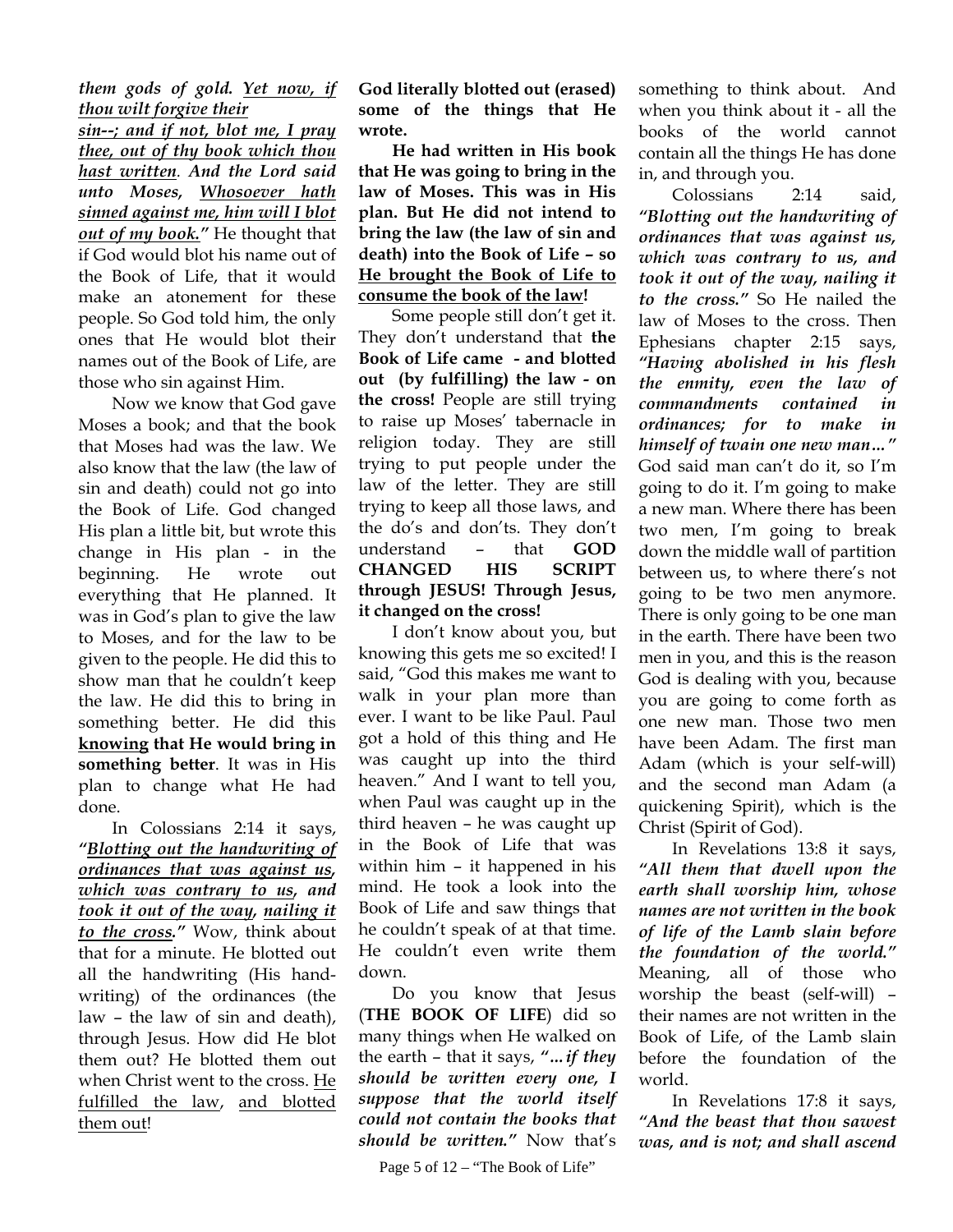*out of the bottomless pit, and go into perdition: and they that dwell on the earth shall wonder, whose names were not written in the book of life from the foundation of the world, when they behold the beast that was, and is not, and yet is."* Here they are beholding the beast who was, and is not, and yet is – meaning, God dealt with your self-will on the cross, but you make it alive again when you yield to it. You raise it (the beast) up and give it strength by yielding to it (your self-will/your soul/the woman); your carnal mind rather than the mind of Christ which is in you). It says that their names were not written in the Book of Life.

The Lord began to explain this to me, and He made it very simple. In Matthew 7:13,14 it says, *"Enter ye in at the strait gate: for wide is the gate, and broad is the way, that leadeth to destruction, and many there be which go in thereat: Because strait is the gate, and narrow is the way, which leadeth unto life, and few there be that find it."* When Jesus spoke about the narrow path, He was speaking of a people that have got a hold of God's plan for their life**. They have the understanding of God's purpose for their life. He is talking about a people that are starting to walk out God's plan, through yielding to the Holy Spirit. They are walking out God's script, by yielding to the Christ that is in them.** 

The broad way, speaks of a people who are trying to bring everything with them, and are still wanting to do their own thing. They don't want to obey the Lord. They don't want to yield to the Christ. They choose the broad way of the soul and yield to their self-will, and in doing so, they worship the beast. This way leads to destruction, and Jesus knew that. He was saying that yielding to the soul and listening to the woman brings destruction - because she has had many lovers.

The soul has loved many things more than God, i.e., money, individuals, relationships, family, friends, jobs, possessions, religions, churches, lust, etc., etc.! These things are more important to her than GOD. They become gods to her, and when she yields her attention and will to them rather than GOD – she is worshipping the beast. You can always tell if there is something in your life that you love more than God because it will consume, or take over the thoughts in your mind. Your focus or desire will be on those things that the soul (or self) wants.

When you are walking out, and yielding to the God's will (God's plan, God's script) – your desires are simply to do HIS WILL each and every day. You don't get to this place in your life overnight, and you will go through some hard things along the way. But God has to keep dealing with the different areas of your life to get you to wake up. **This is also the purpose of this word today, it's to awaken you even more to what God has written for you.** 

I like what it says in Psalms 139:16, *"Thine eyes did see my substance, yet being unperfect (unformed); and in thy book all my members were written, which in continuance were fashioned, when as yet there was none of them."* So in other words, God let

David see himself before the foundation of the earth, before he was even formed. And God let him see something even more than that. It said that, *"…in thy book all my members were written".* If you look this up in the Amplified Bible as well it says, *"Your eyes saw my unformed substance, and in Your book all the days of my life were written, before ever they took shape, when as yet there was none of them."* He saw that all of his days were written in God's Book. He said that, *"in continuance were fashioned, when as yet there was none of them."* **His members and his days (including all the experiences he would go through), were formed, fashioned, and written in the Book of Life, in God (in Christ, in Spirit, in God's plan), before the foundation of the earth –before anything was created or manifested in the natural, or visible realm.** 

In Genesis, God formed Adam – then He put him into the garden of Eden to dress it and keep it. He formed Adam in Spirit - then He put him into the garden, creation, or the visible realm where he was to walk it out. The forming took place in the script that God was writing in the Spirit. God opened David's eyes and allowed him to look into the Book of Life. **He saw himself in Spirit, and God forming the days of his life - before the foundation of the earth.**

I remember years ago, laying in bed with cancer and the doctors telling me I only had two months to live. I will never forget how when I began to cry out to God, He opened up the Book of Life inside me, and flashed my life before me. In a matter of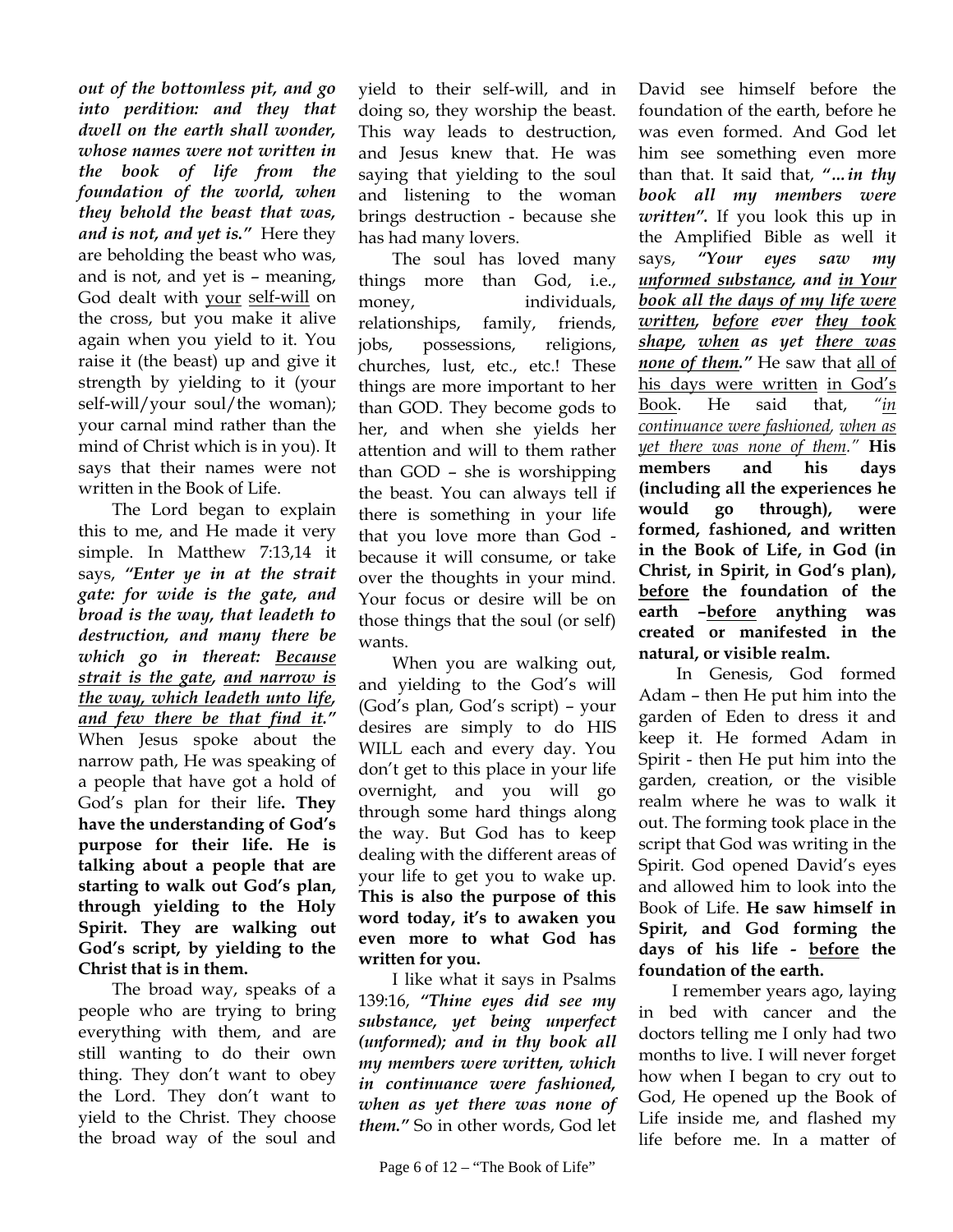seconds all my life's experiences flashed in front of me - right from the time I was a child, to where I was in that bed. Many people have said that their life flashes before them just before they die. That is God opening up the Book of Life to them. It is the Book of Life, reading their life (book, script).

Now if you can understand that you have the Book of Life (Christ) within you; and many times God brings other books (individuals) to you. Sometimes the Book of Life (Christ) within you begins to open up and read their books (lives) to you. He points out to you different things that happened to them in their lives. And they will say, "How did you know that?" It was God. It was the Book of Life (Christ) in you that read their life (book).

In Revelations 20:11-15 it says, *"And I saw a great white throne, and him that sat on it"* Now the Lord let me know that the *"him that sat on it"*, is the Overcomers in Christ – the manchild. And we know that Christ is the first Son, and that He is the Captain over many Sons – He has made them corporate, and yet one.

The great white throne is in each one of you. That great white throne is God Himself. It is white because it is pure. It is that Book of Life that has no flaws in it. *"…from whose face the earth and heaven fled away".* Their carnal mind fled away; and their concept of heaven fled away**.**  *"…and there was no place for them."* Meaning, they were swallowed up in God – they were in the mind of Christ.

*"And I saw the dead, small and great, stand before God; and* 

*the books were opened:"* These are people that have died in the Lord, and that heard the trumpet sounding. The voice of the Lord is being declared throughout the land, all over the earth today. It is those that are hearing the voice of God. They are those that have an ear to hear what the Spirit is saying. The dead are coming up out of the sea. They are coming up and standing before God. Now God is bringing the nations here, and He says, *"Arise".*

When you obey the voice of the Lord and arise (in the Spirit), then the carnal mind flees away. You are in the mind of Christ, and when you ascend, you are ascending into the judgement of the Lord. The judgement seat is in you – it is God Himself. They stand before God; and it says that everyone will be judged out of the Book of Life. It doesn't say that they will be judged out of the King James bible - but they are going to be judged out of the BOOK OF LIFE – according to their works!

**Many people have been judged, and have judged others,** out of, or using the King James bible - **without the Holy Spirit**. This has only brought condemnation and guilt. It keeps them bound, and holds them under the law of sin and death. Without the Holy Spirit, it causes them to only focus on sin and death. They minister sin and death, from the law of the letter, out of the carnal mind – according to their own understanding. But when they are judged out of the Book of Life (which is the Holy Spirit), and THE BOOK covers their book; and judges their book – it can only bring correction and LIFE!

It says, *"And I saw the dead, small and great, stand before God; and the books were opened: and another book was opened, which is the book of life"* In Isaiah 60:1-5 it says, *"Arise, shine; for thy light is come, and the glory of the Lord is risen upon thee. For, behold, the darkness shall cover the earth, and gross darkness the people: but the Lord shall arise upon thee, and his glory shall be seen upon thee."* Verse 3-5 (Amplified bible), *"And nations shall come to your light, and kings to the brightness of your rising. Lift up your eyes round about you and see! They all gather themselves together, they come to you. Your sons shall come from afar, and your daughters shall be carried and nursed in the arms. Then you shall see and be radiant, and your heart shall thrill and tremble with joy [at the glorious deliverance], and be enlarged; because the abundant wealth of the [Dead] Sea shall be turned to you; unto you shall the nations come with their treasures."* Verse 8, *"Who are these who fly like a cloud, and like doves to their windows?"* They are the Sons of God – the Overcomers – the corporate Son of Man – they have learned to fly in the Spirit – they go wherever the Spirit of God sends them.

So what happens is this; God brings all these people here (in the Spirit) to be judged and delivered. **They are coming to the light in you. They are coming to the Christ or Book of Life in you, and God is judging them. He is ministering and working through you, to set the captives free. He is dealing with the generations and reconciling them back into Himself.** I'm glad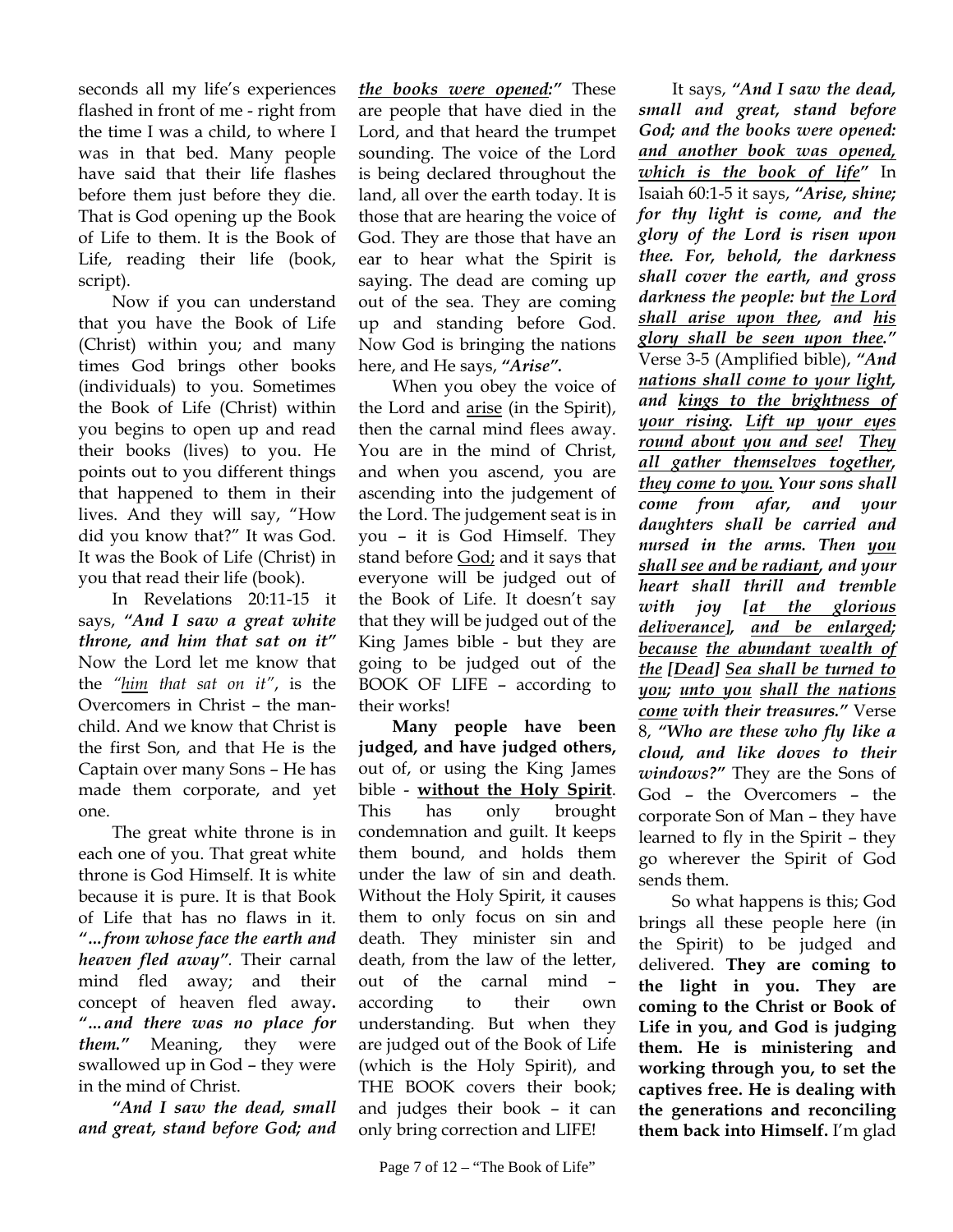the Lord doesn't always allow us to see them all, because I know that there are literally thousands, and thousands of them. It would overwhelm you if you really knew how many souls God is drawing (bringing) to you to be set free.

He said that your heart would be enlarged (or overwhelmed) by the nations that would come to you - because you have ascended in Him.

Here is how God works; **the books** (lives, individuals, souls) **are standing before THE BOOK; and THE BOOK is GOD - and GOD is in you! The Book of Life in you opens and begins to read or look into every one of their lives. The Book of Life exposes or brings into the light, all of their thoughts and deeds; all of the works that they have done through their life - and judges them.** 

It says, *"… and the dead were judged out of those things which were written in the books, according to their works. And the sea* (humanity) *gave up the dead which were in it; and death and hell delivered up the dead which were in them:"* You see it was hell that brought you to the Book of Life. It is death and hell that brings them to the Book of Life. Hell is the torment you have in your mind when you have walked out of God's script (will) – you have no peace – that's what hell is. In John 6:44, Jesus said, *"No man can come to me, except the Father which hath sent me draw him: and I will raise him up at the last day."* He is the one who is doing the drawing, and He is drawing them before the Book of Life in you.

I heard the Lord say this morning, "Joyce, I've got my own library." And I said, "Oh really?" And He said, "I've got my own library, and I have stored up a lot of books. And I've got my own storehouse. I store them up in the Lake of Fire - and they are being purified." So they're in hell on the other side until they are ready to come to the Book of Life. He said, "And when they hear my voice – they come." But He said, " Some come, and after I deal with them they still don't want me. So I have to put them back in the Lake of Fire. They go back into death and hell. I put them in my storehouse." He said, "I won't lose anything. Down the road, they will have to come before the Book of Life again." He said, "In the natural, how many times do I deal with people's lives over, and over, and over again. And they still do not want to yield to my control."

So **those that were written in the Book of Life are those who are willing to go on to perfection, and to be perfected. They are willing to go through the fire on this side** (in the visible realm), and not wait to go through it on the other side. These are the individuals whose names are written in the Lamb's Book of Life! They are the individuals that He has chosen to be Kings and Priests to rule and reign in the earth. Jesus said, in Mathew 22:14, *"For many are called, but few are chosen."*

If you read on in Revelations 20 it says, *"and they were judged every man according to their works. And death and hell were cast into the lake of fire. This is the second death."* Then in verse 15 it says, *"And whosoever was not found in the book of life was cast into the lake of fire."* In

other words, because their names are not written in the Book of Life – they have to go through the fire on the other side. I don't know about you, but I've always thought that it is better to go through the fire now, than fire latter. It's much better to let the Lord deal with your life and perfect you on this side, than on that side – because you might have to go into His storehouse (the Lake of Fire) for a very long time, before you can come into the Book of Life.

The Book of Life are those who have part in the first resurrection. It says, *"Blessed and holy is he that hath part in the first resurrection: on such the second death hath no power, but they are the priests of God and of Christ, and shall reign with him a thousand years."* You see it all ties together: the Book of Life is the Tree of Life - the River of Life is the Book of Life – they are all the same – they are ONE! The Book of Life is love, joy and peace – it is the complete nature of God. And the only thing that is going to go into the Book of Life, is God's nature. Nothing can enter into it except the nature of God. This is the reason all those people still have to go through purification - through the fire, in the Lake of Fire – because they haven't been perfected yet – they haven't come into His nature yet.

In Revelations 3:5,6 it says, *"He that overco***meth** (which means, it is a continuation of overcoming)*, the same shall be clothed in white raiment;* (meaning, their souls have gone through purification – they have been tried, and perfected by fire. They will be clothed and swallowed up in God.) *and I will*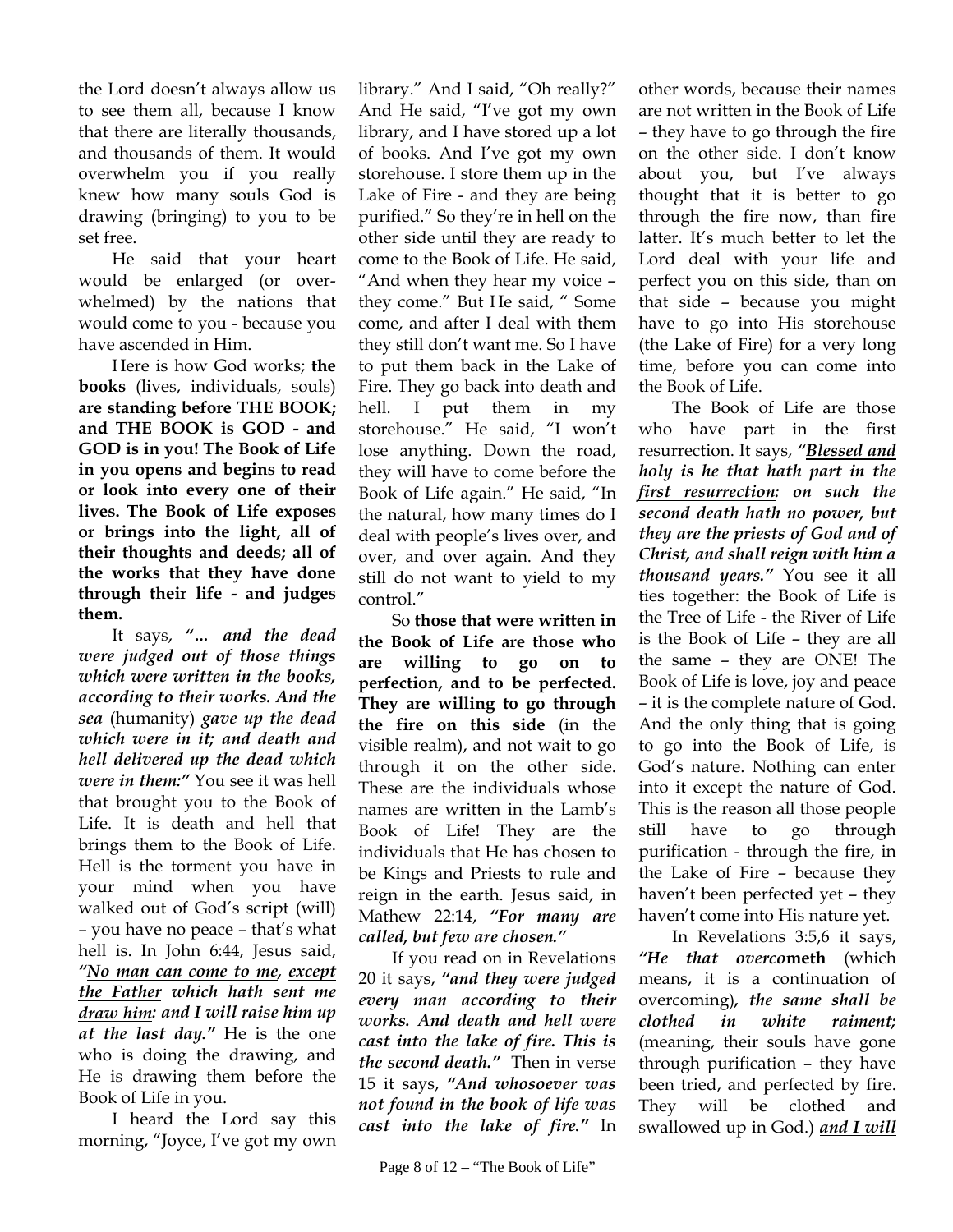*not blot out his name out of the book of life* (that is His promise to the Overcomers)*, but I will confess his name before my Father, and before his angels. He that hath an ear, let him hear what the Spirit saith unto the churches."*

This is what God is saying today, *"He that hath an ear, let him hear what the Spirit is saying."* **HEAR WHAT THE SPIRIT IS SAYING!** The flesh will fight this – the soul hates it. The soul is full of fear and is afraid to loose any ground. In Matthew 16:25 is says, *"For whosoever will save his life shall lose it: and whosoever will lose his life for my sake shall find it."*

He was talking to the Overcomers (in Revelations). That is why in Hebrews 12:23, it talks about where we have come… *"To the general assembly and church of the firstborn, which are written in heaven* (their names are written in the Book of Life)*, and to God the Judge of all, and to the spirits of just men made perfect."* You can read the rest of the chapter for yourself. But in verse 29, it also says, *"For our God is a consuming fire."* The Lake of Fire is God Himself. David understood this and wrote in Psalms 139:8,9 – *"Whither shall I go from thy spirit? Or whither shall I flee from thy presence? If I ascend up into heaven, thou art there: if I make my bed in hell, behold, thou art there."*

Now lets talk about the books for just a minute, then I want to go into Daniel.

I had an experience one time when I was in the Spirit ministering to an individual, and he needed wisdom regarding something in business. We got in the Spirit,

and a lot of the problems he was having were from fear. The Lord dealt with that part, and I won't go into that now – but the Lord revealed that he needed wisdom. Now I had never experienced this before, but as we were in the Spirit, I saw this very old book and it was just laying there. I said, "God what is this?" And when I asked the Lord what it was, the book stood up and became a man. Then I said, "God who is this?" And He said, "Solomon." So then Solomon came and ministered to the brother and gave him wisdom. Since then, I have watched him use this wisdom, and I have seen his business grow remarkably ever since.

Now when I saw that, I said, "This is interesting God. What are you trying to tell me here?" He said, "Joyce, your book will go on forever. Solomon's book will go on forever - throughout eternity. And when I want his book to appear to men, it will appear. And when I want the just men made perfect to appear, then they will appear – because, their names have been written in the Book of Life. They have entered into the resurrection life, and they are part of the Book of Life. And out of the Book of Life the waters issue out and flow continually to creation."

It says in 2 Corinthians 3:2, 3 that, *"You are our epistles written in our hearts, known and read of all men: Foreasmuch as ye are manifestly declared to be the epistle of Christ ministered by us, written not with ink, but with the Spirit of the living God; not in tables of stone, but in fleshy tables of the heart"* You are living epistles for all men to read.

They are reading your life on the other side, and people around you are reading your life (book) on this side as well. They are reading everything you do – that's something to think about. You are living epistles written by the Spirit of God. God wrote your script. He wrote your book. He wrote THE BOOK. He wrote His plan.

Now if you can understand that people are watching us (both in the visible and the invisible; on this side and on that side). They are looking at us, and observing us. They are reading your life! They are reading your book! Then you can begin to read other people's books as well – as the Holy Spirit opens them up to you.

You know, a lot of people die and you don't hear about them any more. But look at THE BOOK – Jesus. People are still talking about Him. Why? They will be reading His Book and talking about Him throughout eternity – because He fulfilled God's plan. So as you continue to obey the Lord, people will continue reading the Sons of God. Creation is waiting for the manifestation of the Sons of God.

The manifestation is for THE BOOK to be opened, and for the river of life to issue out of you to creation and set them free. Do you understand this? They are reading your book. They are reading living epistles. You have got to wake up to who you are and to what is going on. You have got to become aware that this is real. The tangible things of this world are temporary – they don't last. The things that you have put your whole self into are not going to last. You've got to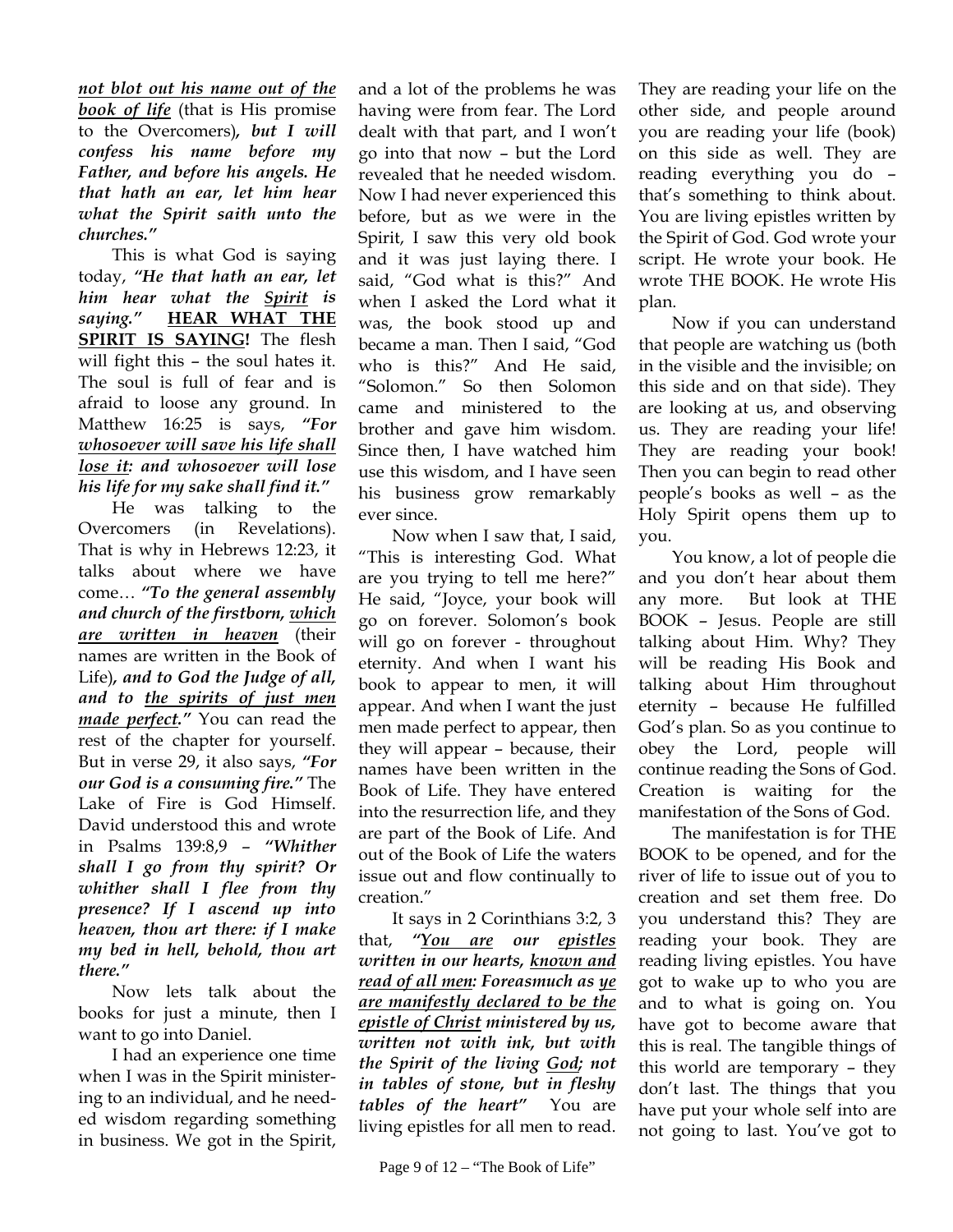put your whole self into THE BOOK that is going to last forever, by yielding your will to the Lord everyday – by walking out His script (His plan) everyday. You have got to become one with THE BOOK. I want to tell you, in the end there will be a lot of books that are going to stand for the whole world to read.

In Daniel 12:4 and in verses 9, 10, and 13, God told Daniel these things, *"…Daniel, shut up the words, and seal the book, even to the time of the end: many shall run to and fro, and knowledge shall be increased… Go thy way Daniel: for the words are closed up and sealed till the time of the end. Many shall be purified, and made white* (made righteous)*, and tried* (by fire)*; but the wicked shall do wickedly* (those that worship the beast, those that will not yield their will to Christ – will do their own thing*): and none of the wicked shall understand; but the wise shall understand.* (The wise are those who are faithful and true. Jesus said, *"Ye are my friends, if ye do whatsoever I command you. Henceforth I call you not servants; for the servant knoweth not what his master doeth: but I have called you friends; for all things that I have heard of my Father I have made known unto you."*) Verse 13,*"But go thou thy way till the end: for thou shalt rest, and stand in thy lot at the end of the days."*

He was saying, Daniel seal this up for right now. He told him that he was going to rest (meaning that he was going to die), but **when the end comes stand in your lot.** His name is written in the Book of Life, and he is going to stand in his lot with

you and I, for the whole world to see the Kingdom of God. What God was saying to him, is that when I put you to rest - that is not the end of your book (life). He was telling him that his book (he) was going to stand up before all creation, and that all creation would behold the glory of the Lord that has risen upon him.

Paul knew this. He had a hold of this and understood what God was saying. Why do you think he said, *"…I have finished my course"*? He knew that his course had come to an end in the natural – of his part of walking in the earth. He knew that he had walked out everything that he was supposed to do in his body. But he also knew that this was not the end of the script. He said, *"Henceforth there is a crown of righteousness, which the Lord, the righteous judge, shall give me at that day: and not to me only, but unto all them that love his appearing."* He was saying, "God I am ready to receive my crown of life – and my incorruptible, immortal body." Paul wrote in Corinthians 16: 51-55, *"Behold, I shew you a mystery; we shall not all sleep* (physically die)*, but we shall be changed, In a moment, in the twinkling of an eye, at the last trump: for the trumpet shall sound* (the trumpet is sounding – "he that hath an ear let him hear what the Spirit is saying")*, and the dead shall be raised* **incorruptible** (the dead are being raised, judged and delivered now – in the invisible realm) **and we shall be changed. For this corruptible must put on incorruption, and this mortal must put on immortality** (death must be swallowed up in life – resurrection life – the Book of

Life. The books must be swallowed up in THE BOOK)*. So when this corruptible shall have put on incorruption, and this mortal shall have put on immortality, then shall be brought to pass the saying that is written, Death is swallowed up in victory* (In Christ - in the Book of Life – in God)**.** *O death where is thy sting? O grave where is thy victory? The sting of death is sin; and the strength of sin is the law* (the law of Moses, the law of the letter, the law of sin and death)**.**  *But thanks be to God, which giveth us victory* (resurrection life – immortality) *through our Lord Jesus Christ* (THE BOOK OF LIFE)*."* 

Paul knew that at the last trump, at the end of days as God told Daniel – that he would take his place, and stand in his lot with Daniel, and with us. He knew that a crown of righteousness awaited him and that he would put on an incorruptible, immortal body. He knew that all creation would see him, and read his book for all eternity. He knew it! He saw it! He beheld it!

It tears my heart apart when people walk away from this; when people don't want to obey the Lord – they don't understand! They don't understand what they are walking away from. It's just total ignorance.

Daniel wanted to know when the end would come for all the corruption in the world. And in Daniel chapter 12 (twelve is always speaking of the divine government of God). Basically what God was saying, was when I get my government established – that is when the end will come. At that time shall Michael stand up! He is standing up with us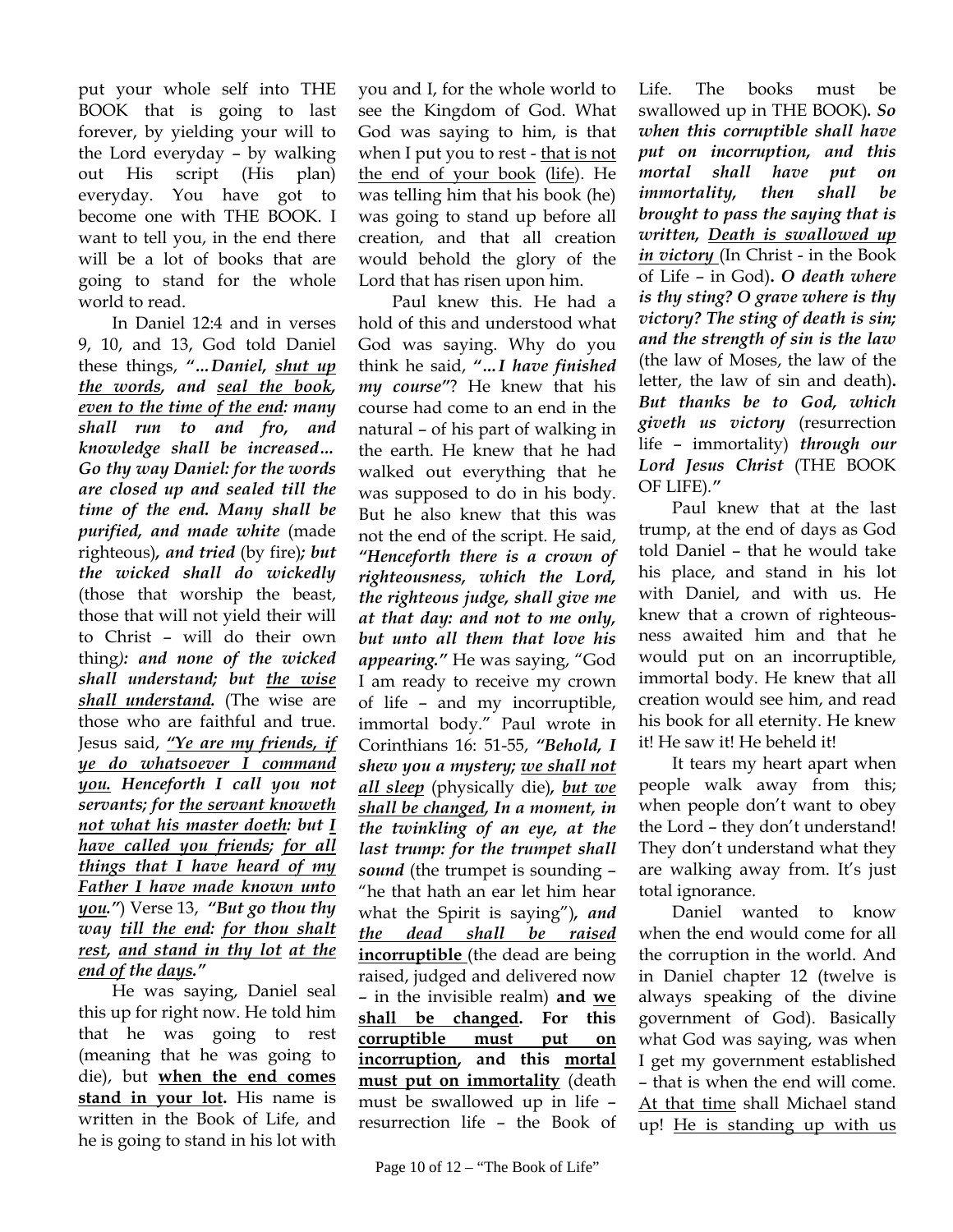now. The just men made perfect – the Overcomers on the other side, in the invisible realm, are standing up with us now! Their script isn't finished yet and they are acting out what God is telling them to do. They are working with us diligently (in the Spirit) in fulfilling the plan of God.

*"And at that time shall Michael stand up, the prince which standeth for the children of thy people: and there shall be a time of trouble, such as never was since there was a nation even to that same time: and at that time thy people shall be delivered, every one that shall be found written in the book."* What book is he talking about? THE BOOK OF LIFE – the Book of the Lamb. Every one shall be delivered that is found written in the Book.

There are people that go to their churches, write down their name, and think that membership in the church is what saves them; that that is what is going to get them into heaven. They are doing this out of ignorance and from not knowing any better. They are not hearing what the Spirit of the Lord is saying. We've all done similar things in the past. I'm not putting people down – I know that this has been a foundation to many of them. But I know that our names have been written in the Lamb's Book of Life.

It says, *"And many of them that sleep in the dust of the earth shall awake".* So there will be a great awakening. I still remember in 1993, a vision we saw on January the first - of darkness hitting the earth for seven years; and each year the darkness increased significantly. And then I saw many people awakening. It

is in the process of happening now! It's not something we are looking for in the future. It is taking place now, but most people do not understand what is happening – what God is doing. *"…some to everlasting life, and some to shame and everlasting contempt. And they that be wise shall shine as the brightness of the firmament; and they that turn many to righteousness as the stars for ever and ever."* Then He told Daniel to, "…shut up the words, and seal the book, even to the time of the end". And it goes on from there - we've covered much of this already, but you can read it for yourself. But the main verse that really stood out to me, and you can underline it, is verse 13. He says, *"But go thou thy way till the end be: for thou shall rest* (meaning: walk out your course - each day that I have written before the foundation of the earth)*, and stand in thy lot at the end of the days."* So Daniel is standing in his lot right now!

In Revelations 21: 22-27 it talks about where there is no more sun or moon, there are no seasons, there is no temple – all you can see is God. This is when you have gone through all your seasons. God has swallowed up your soul, and you have become one with the Lamb's Book of Life.

**You can become one with the Book of Life every time you get in the Spirit; and you can remain one with the Book of Life as long as you walk in the Spirit.** It is when you walk out, that you are trying to change your script – and that is why things don't work out. When all of this is finished all you will be able to see is the glory of God.

*"And I saw no temple therein: for the Lord God Almighty and the Lamb are the temple of it. And the city had no need of the sun, neither of the moon, to shine in it: for the glory of God did lighten it, and the Lamb is the light thereof. And the nations of them which are saved shall walk in the light of it: and the kings of the earth do bring their glory and honor into it. And the gates of it shall not shut at all by day: for there shall be no night there."* There is no night because there is only the Book of Life – all the ignorance has been consumed. There is no more darkness; no more negative thinking; no more self-will. There is only a oneness with the Father. *"And they shall bring the glory and honor of the nations into it. And there shall in no wise enter into it any thing that defileth, neither whatsoever worketh abomination, or maketh a lie: but they which are written in the Lamb's book of life."*

In Luke 10:19,20 it says, *"Behold, I give unto you power to tread upon serpents and scorpions, and over all the power of the enemy: and nothing shall by any means hurt you. Notwithstanding in this rejoice not, that the spirits are subject unto you; but rather rejoice because your names are written in heaven."* The Lord here was talking to His disciples and He was giving them (us) power over the serpents and scorpions. In other words, He was giving us power over the carnally minded people and spirits that would come your way. But, the main point that He was trying to make, was not the fact that He has given us this power – but **we are to rejoice that our names are**